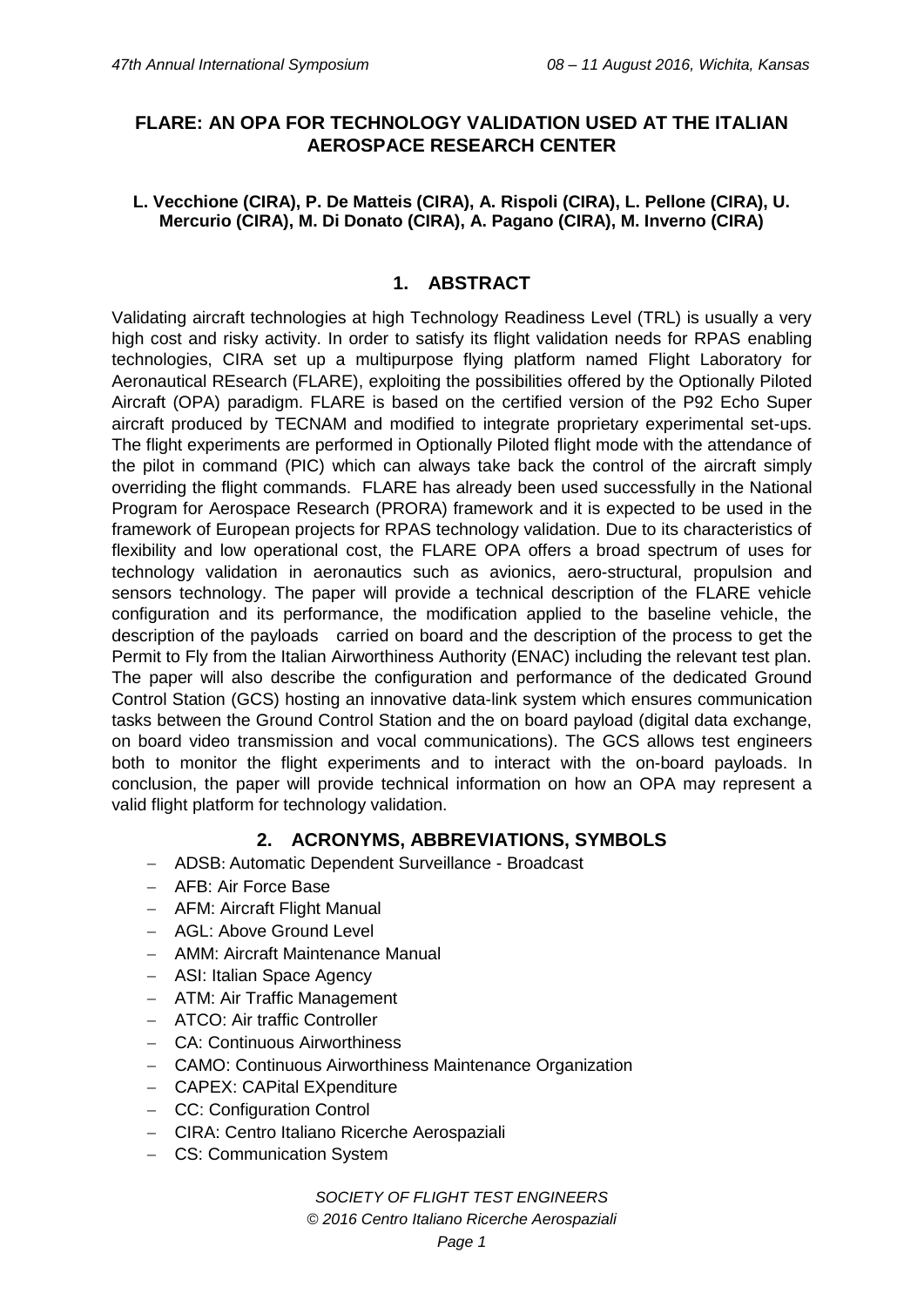- DOC: Direct Operating Cost
- **EASA: European Aviation Safety Agency**
- ENAC: Ente Nazionale Aviazione Civile
- EPCU: Electric Power Control Unit
- EPMS: Electrical Power Management System
- FD: Flight Director
- FLARE: Flying Laboratory for Aerospace Research
- FCC: Flight Control Computer
- FTI: Flight test Instrumentation
- FTP: Flight Test Plan
- GCS: Ground Control Station
- GNC: Guidance, Navigation and Control
- GPS: Global Positioning System
- MTOW: Maximum take-off weight
- NOTAM: Notice-to Airmen
- OPA: Optionally Piloted Aircraft
- PIC: Pilot in Command
- PRORA: PROgramma nazionale di Ricerca Aerospaziale
- PTF: Permit to Fly
- RFO: Remote Flight Operator
- SOF: Safety of Flight
- VLA: Very Light Aircraft
- VMC: Visual Meteorological Conditions
- VTS: Vehicle Tracking System

## **3. INTRODUCTION**

While the term "low cost" is easily associated to commercial air transportation in the common view of providing cheap flights to passengers, it may not be the case for flying experimental payloads. Indeed, flight tests are still very "high cost", lengthy and risky activity and may easily turn into the worst nightmare for aerospace program managers. However, without going into real flight conditions, no aerospace technology can get the label "flight qualified" which opens the door to deploying technologies into real products. Being more and more involved in R&TD projects requiring flight test demonstration, the Italian Aerospace Research Center (CIRA) has developed a different approach in order to get rid of the cost and the logistic burdens typically associated to flight experiments without losing significance in the research outcome.



Thanks to the support of the National aerospace research program PRORA, CIRA has developed an Optionally Piloted Aircraft (OPA) derived by a commercial, off-the-shelf, ultra-light aircraft, a TECNAM P92-Echo S. The aircraft, which was named FLARE (which stands for Flying Laboratory for Aeronautical Research), has been modified to perform as a flying test bed capable to provide flight validation of The FLARE aircraft<br>autonomous flight technologies, to test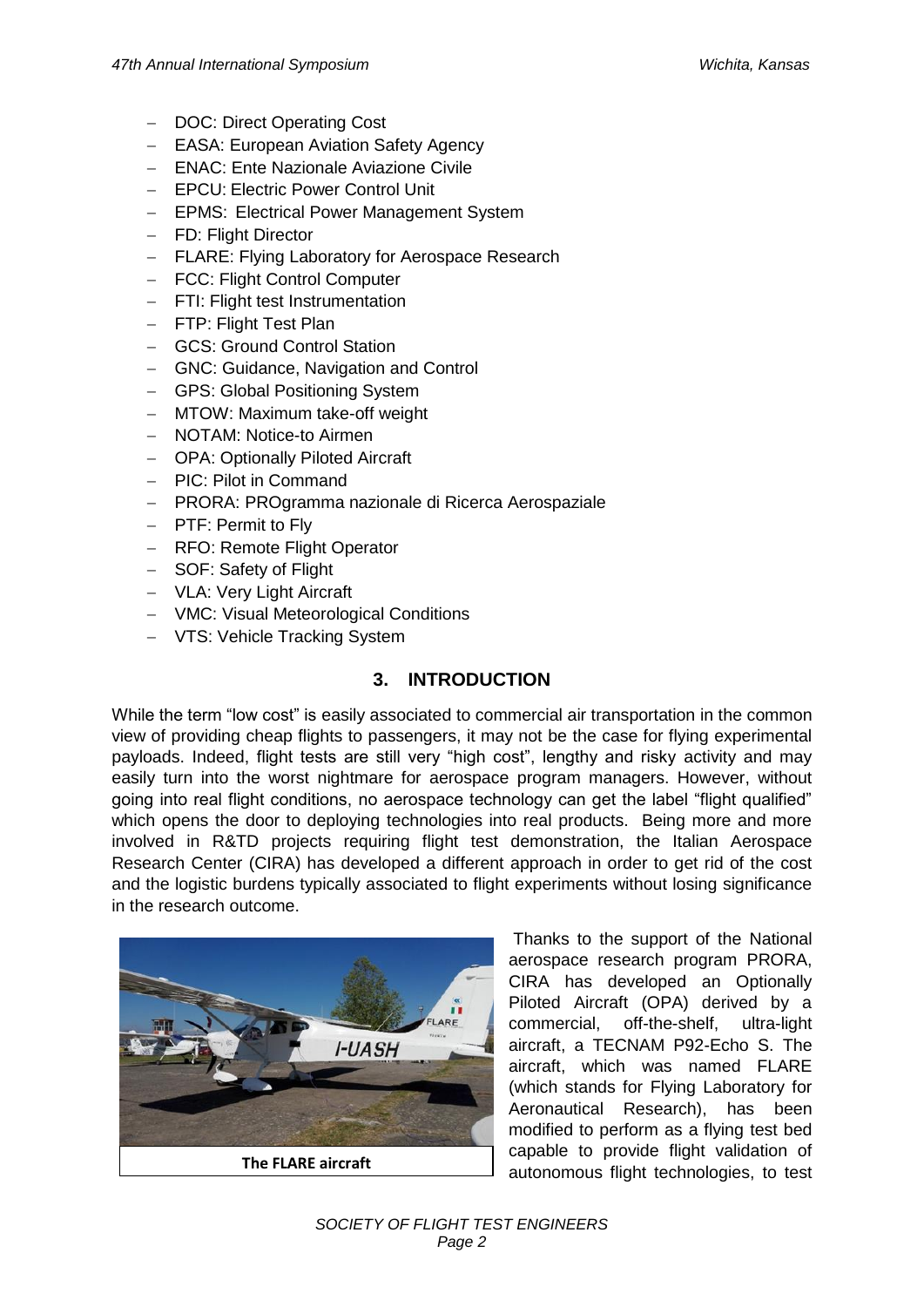traffic separation scenario based on ADS-B technology and improve weather-forecast satellite based systems. CIRA also plans to use FLARE, in future, for the development of aero-structural innovative technologies such morphing wing and propulsion, as part of the Italian Aerospace Research program (PRORA).

In order to get the authorization to fly the modified aircraft under the current Italian airworthiness regulation, CIRA has coordinated a complex technical effort which included design, modifications as well as continuous airworthiness of the basic aircraft and its systems, producing the necessary documentation to ensure the compliance to the CS-VLA (Very Light aircraft) certification regulation, adopted as a reference. This technical process involved the contributions of nearby airframe manufacturers such as TECNAM and OMASUD, the local Flying Club and external consultants for the development of the necessary documentation contributing to the Safety of Flight assessment issued under CIRA responsibility.

Thanks to a fruitful technical cooperation with the Italian Civil Aviation Authority (ENAC), CIRA has finally achieved the relevant Permit to Fly (PTF) on April 14, 2016. The permit, valid for one year, has been issued on the basis of the system and safety documentation produced by CIRA in accordance with the recent ENAC NAV32E regulation relevant in-flight testing activities.

As soon as the PTF was available, CIRA started an intensive test campaign, which included a maximum of 38 experimental flights, operating the aircraft from the local Capua airport (ICAO LIAU).

## **4. THE OPA PARADIGM**

A clear definition of OPA does not exist yet within European airworthiness rules. However, since 2010, this category has been subject of the FAA order 8130.34 which defined the rules for "Airworthiness Certification of Unmanned Aircraft Systems and Optionally Piloted Aircraft". This order establishes procedures for issuing special airworthiness certificates in the experimental category or special flight permits to unmanned aircraft systems (UAS), optionally piloted aircraft (OPA), and aircraft intended to be flown as either a UAS or an OPA, under the designation OPA/UAS. According to FAA an OPA is "an aircraft flown with a safety pilot onboard where remote control of the aircraft may be engaged or disengaged by the safety pilot. Once the system controls are engaged, the aircraft is controlled by a pilot operating the ground control station. Whether the system control is engaged or not, the pilot in command (PIC) will always be the pilot sitting in the aircraft." The paradigm is based on an on-board safety pilot (i.e. PIC, pilot in command) for the purpose of overriding the system in the case of malfunction or any other hazardous situation.

According to FAA order 8130.34, all traditional manned aircraft are in principle eligible for modification. CIRA choose to modify a TECNAM P92 Echo Super for its low CAPEX, low DOC, easiness of airworthiness support since the factory is nearby CIRA premises and for the availability of an EASA certified version. Although this FAA order was not applicable in Italy, it represented a sound reference for the purpose of obtaining a Permit-to-Fly and many of the decisions taken along the process to get the Italian permit-to-fly were quite similar to those suggested or requested by FAA.

The validity of the OPA paradigm is being demonstrated in several projects worldwide as it is becoming more and more accepted for its cost and operation benefits. Recent European projects include: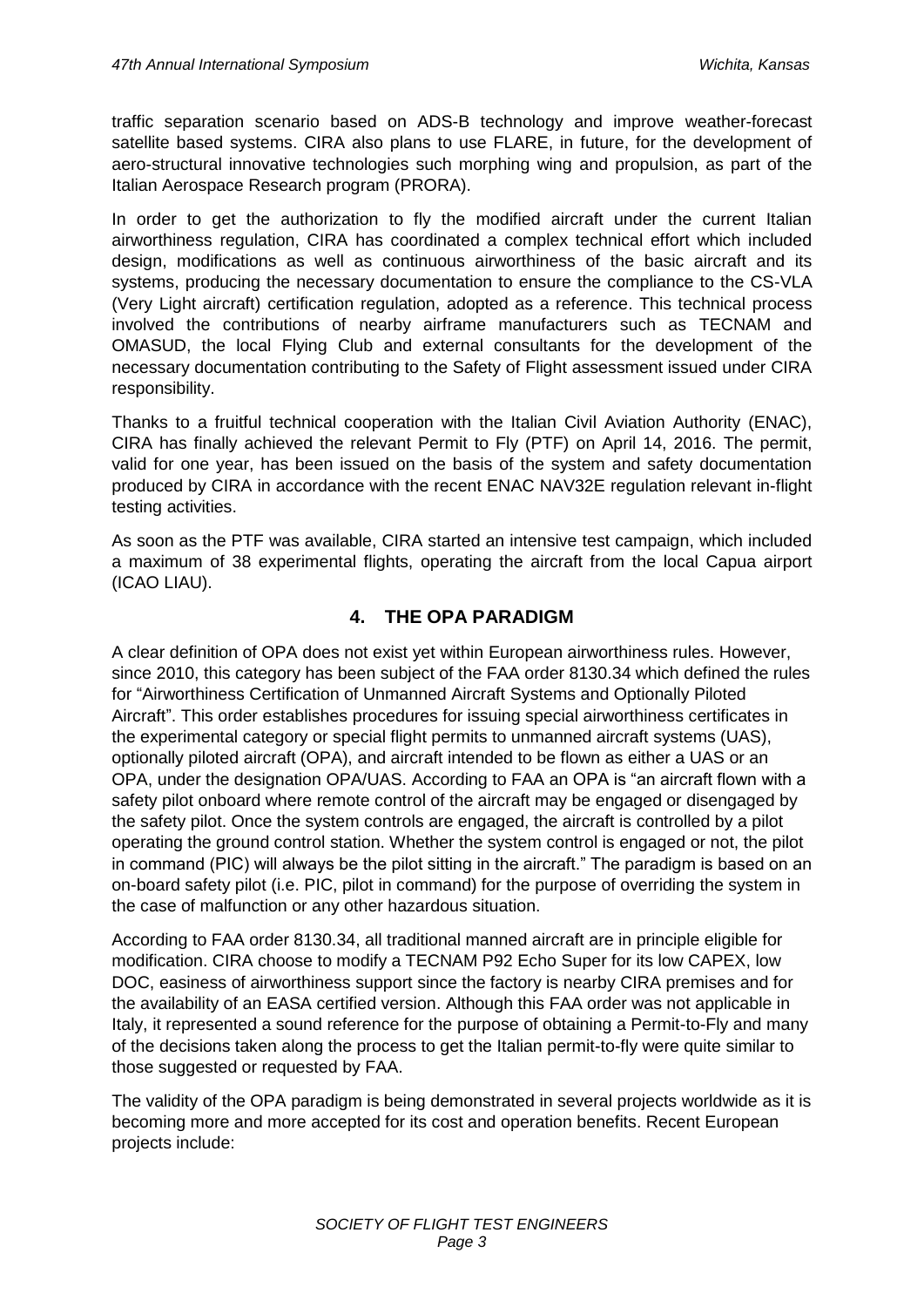- AT2TECH RV-OPV-EV a two-place, single-engine LSA aircraft based on the Evektor Eurostar SLW
- Diamond DA42 Centaur Optionally Piloted Aircraft (OPA) developed together with AURORA SCIENCES
- Q01 MALE optionally-piloted aircraft developed by Reiner Stemme Utility Air Systems (RS-UAS), primarily for the Qatar Armed Forces.



## **5. OVERVIEW OF THE FLARE FLYING PLATFORM**

FLARE is based on a P92 ECHO S, serial number 869, an ultra-light aircraft manufactured by TECNAM Aeronautical Construction with a MTOW of 450 kg and 100 Hp ROTAX engine 912 LS. The Echo S has an EASA certified version, which is the P92 JS, with higher MTOW (550 kg) and same engine power. In order to support the Permit-to-Fly process, TECNAM issued a compliance declaration, stating the similarity of the P92 Echo S to P92JS and identifying the minor structural modifications necessary to ensure similarity such as the installation of the stronger wing struts foreseen in the JS certified version.

With respect to the P92 JS, CIRA implemented other aircraft modifications in order to transform a conventional ultra-light aircraft in a flying laboratory. These modifications included:

- an auxiliary 3 kW alternator with a larger engine nacelle;
- $-$  an air data boom near the left wing tip;
- $-$  the removal of the left (pilot) seat in order to make room for the scientific payload;
- the installation of equipment supporting plates in the baggage compartment;
- inspection openings and small fixtures on the fuselage and wing panels to allow installation of antennas and instrumentation.

In addition to the above modifications, the aircraft also hosts electronic hardware to provide electrical power to the different subsystems and command and control functions to enable automatic flight conditions. The experimental set-up power supply is guaranteed through a distribution system named as EPMS (Electrical Power Management System). The EPMS is a very complex set-up that includes the necessary functions dedicated to power supply

generation, filtering, distribution, monitoring and test such as: alternators, buffer battery, Ground Power Supply Unit, DC/DC converters, Electric Power Control Unit (EPCU), Micro Controller and Conditioner and the Battery Test Unit.

The EPCU has the task to receive the voltage coming from the different sources (e.g. Alternators, batteries, DC/DC and GPSU) providing filtering and distribution functions to the on-board equipments.

In case of failure of the 3kW auxiliary alternator, the power supply is ensured for a limited amount of time by two lead batteries mounted in the fuselage. In this

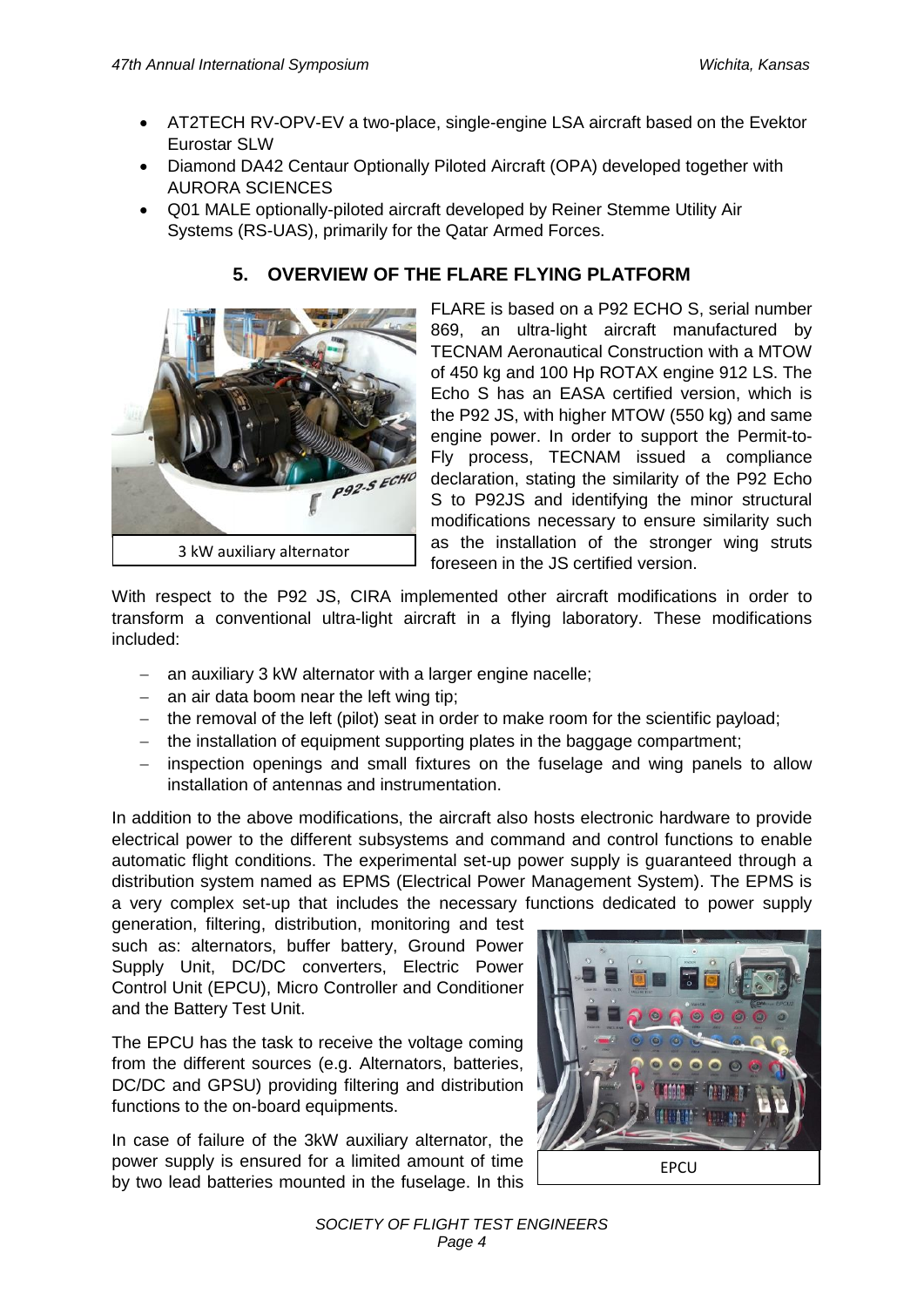event, the system will feed some of the loads of the experimental set-up for about twenty seconds. The system is also designed to ensure protection for all the loads supplied directly through fuses placed upstream of the power cables. Two circuit breakers are installed. The first protects the general line feed may be used by the on-board pilot to shut-off the whole experimental set-up. The second breaker is located to protect the power line from the alternator voltage regulator (ACU). Both are located at the bottom of the cockpit in a position clearly visible to the pilot.



#### **ELECTRONIC ARCHITECTURE**

A proprietary FCC is capable to provide control, in closed loop, of the movable surfaces and the engine throttle using the data coming from the Navigation sensors (AHRS, GPS, INS, ADS, Magnetometer, etc.). Servo actuators were installed on the command line of the primary control surfaces and on the engine throttle. In the engaged mode, each electromagnetic clutch links the actuator to the relevant command line.

The mechanical connection of actuator-surface / throttle is performed via a clutch. Even when the actuator is engaged, the pilot can resume the mechanical control overriding the actuators, with the consequent slipping of the clutch on the flywheel. The clutch rest position disconnects the actuator.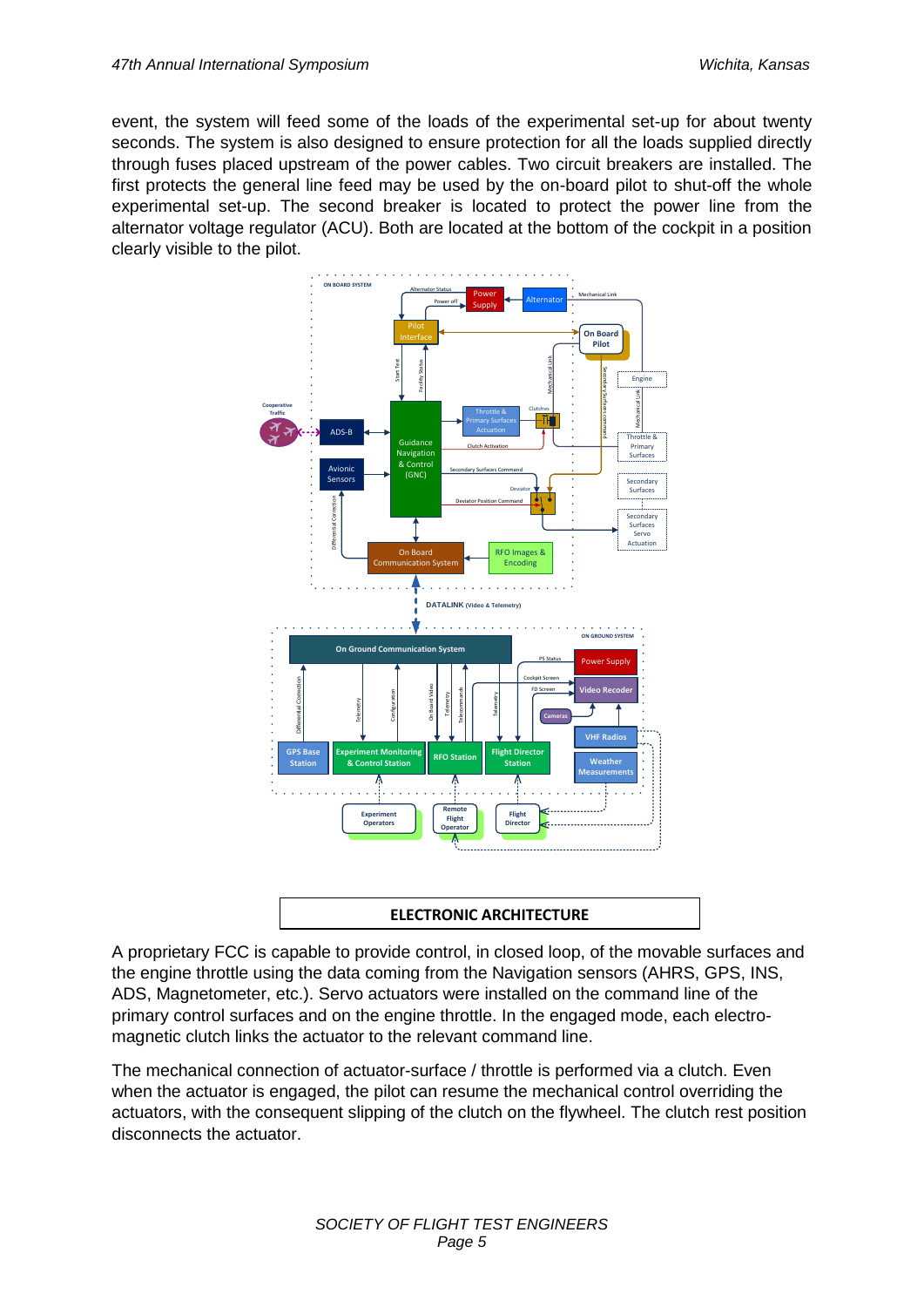



To accommodate all experimental avionics on board, the left seat was removed and the baggage bay space was used as well. By doing so, the major portion of the equipments were installed inside the cabin for easier operation and maintenance. For a more rational installation of the embarked systems, three mounting trays were designed to fit the different equipment. Their design was part of the structural verification process in order to ensure the capability to withstand the expected load conditions.

The communication, positioning and datalink tasks were allowed by a number of different antennas for the execution of the flight experiments, which were not part of the JS version. In total, 2 VHF antenna, 3 GPS antennas, 2 LOS Data-link antennas, 1 ADSB receiver antenna and 1 ADSB transponder-out antenna plus a satellite link antenna were installed on the upper wing and on top/bottom fuselage.

Finally, the original cockpit was modified to install additional visual alarms, instruments and markings to be managed by the safety pilot during the remote and automatic flight piloting phases.

The experimental sections of the cockpit containing FTI displays were delimited by the typical orange strips.



# **6. THE AIRWORTHINESS FRAMEWORK**

The fundamental paradigm, upon which the entire airworthiness process was based, is the similarity between the P92 Echo S and the EASA certified version P92 JS acknowledged by ENAC. Therefore, only the differences with respect to the JS version were subject to ENAC verification in a supplemental logic. From the flight safety standpoint, the presence of a pilot in command on board, typically a production test pilot acting as safety pilot capable to take over the control of the aircraft at any time and under any operating condition of the experimental set-up, was also an important pillar of the PtF process.

The compliance to each requirement was achieved by providing the necessary documental evidence to ENAC, which approved its content thru a formal review process, by using a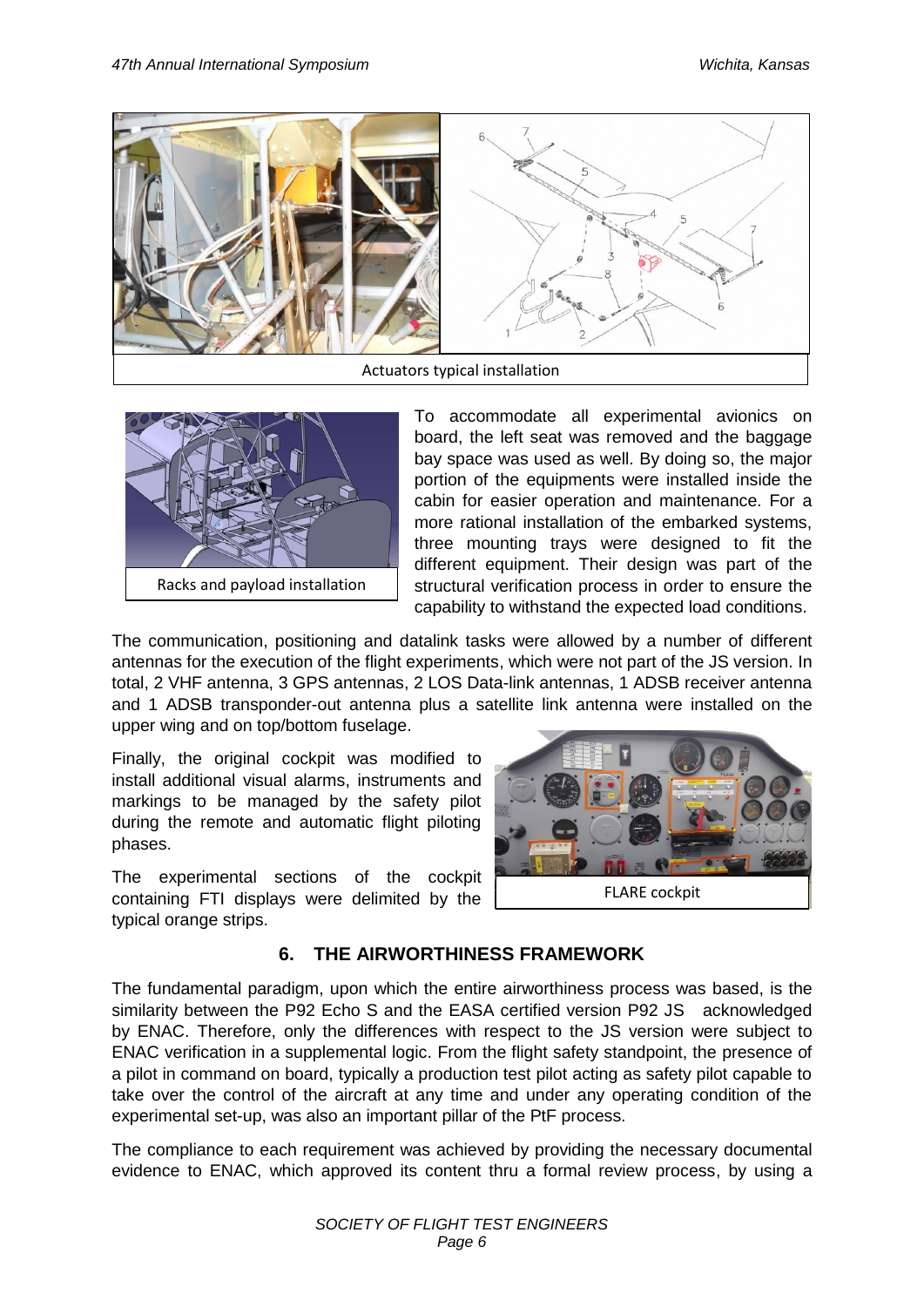Compliance Check List. Taking into account the aircraft category, its ability to perform flight operations in safe conditions was demonstrated with reference to the following basic rules:

- NAV 32E for identifying the process to get the permit-to-fly;
- CS-VLA for general and specific Airworthiness Requirements;
- ICAO Annex 16 chap. 10, Volume I for the noise requirements;
- NAV 4F for electronic equipments:
- National Technical Regulations III/30/C for "equipment and operational requirements for aircraft".

27 documents were delivered to ENAC along the process, but the most relevant documents referred into the PtF were:

- the Aircraft Flight Manual, including a special part with all the limitations related to the experimental flights;
- the Aircraft Maintenance Manual, including a special part related to the experimental set-up;
- the Flight Test Plan, describing the flight tests to be carried out in the campaign and all the relevant information to the operational team;
- the Safety of Flight, addressing any issue critical for Safety and the Hazard Analysis;
- the Configuration Control document containing the updated information about the FLARE aircraft and the Ground Control Station configurations.

Relevant tests requested by ENAC for delivering the permit to fly were:

- EMC/EMI with the entire the set-up switched on;
- Operating temperatures of the equipment;
- Actuators override capability.

ENAC and CIRA also agreed a set of flight limitations to be applied, in case the experimental set-up is operating: flight allowed only in VMC, the minimum altitude at 750 feet agl, the max altitude at 3000 feet agl, the maximum angle of bank in maneuver 30 ° and the use of the set-up was strictly forbidden during take-off and landing.

## **7. COMMUNICATION SYSTEM (CS)**

The FLARE aircraft and the Ground Control Station aircraft are equipped with a two-way data-links, called Communication System (CS), used for transferring telemetry, platform housekeeping data, data generated by experiments, on-board video, remote controls and configuration data and service.

The CS is composed of a flight segment and ground segment. Having to allow an exchange of bidirectional data between the aircraft and the ground, the CS has two separate channels of the S-band unidirectional simplex communication. The first, operating in down-link called WBDL (Wide Band date link) is able to transfer from the aircraft to the GCS up to 12Mbps, while the second, operating in up-link called NBDL (Narrow Band Data-link) is able to transfer from the GCS up to 1 Mbps (and beyond, depending on the range to cover). The nominal range is about 20km that may be increased by decreasing the amount of information to be exchanged.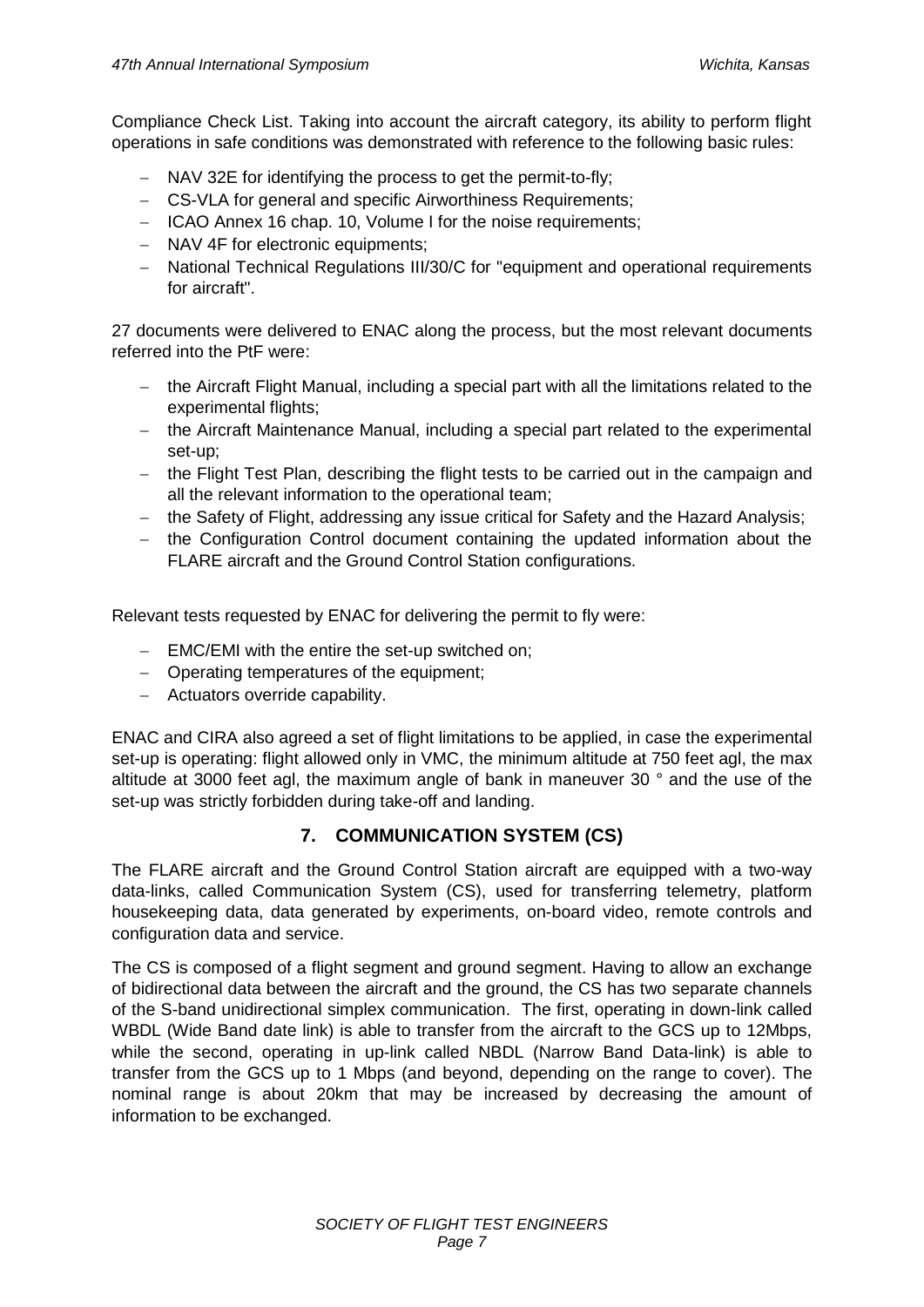Communications, both in down-link that up-link, are asynchronous, i.e. there are no restrictions on timing and / or synchronization between the systems, units and components operating in reception and transmission in the same segment.

The WBDL ground segment is characterized by two separate receiver chains, respectively associated to a directive antenna and an hemispherical coverage antenna. The use of a combiner allows the simultaneous use of the above two antennas so to increase the robustness of the system: the hemi-omni antenna, in fact, operates mainly when the airplane is near the ground station, namely in the situation where it is more difficult to aim properly the directional antenna in the direction of the aircraft. Both receivers lines are equipped with a damping system controlled by a suited software, which avoids that the power transmitted by the onboard segment may saturate or damage the equipment used for reception.

The same software allows, also, to decouple, manually or automatically, the directive antenna from the respective receiving chain, when the distance between the aircraft and the directive antenna and such as to not make sufficient the intervention of the mitigation system. The power dimming system and the antenna decoupling are controlled on the basis of the received RF power monitoring and GPS location of the aircraft received telemetry data sent to the ground.

The NBDL ground segment is characterized by two separate transmission lines, respectively associated with the directive antenna used for the WBDL (both WBDL channels and NBDL may use the same antenna via a diplexer) and to a different hemi-omni antenna, connected



through an RF switching system to the ground transmitter. The two lines, of course, are not simultaneously active, but are alternately connected to ground transmitter by means of the above mentioned software.

The directive antenna for both the WBDL and the NBDL is a satellite dish of about 1.2m in diameter. For pointing purposes, this antenna has been equipped with a tracking system called Vehicle Tracking System (VTS). The evaluation of the aiming angles is made on the basis of the position data received from the aircraft. The real-time software has been equipped, in addition, with prediction algorithms about the position of the aircraft, based on the latest received positions, to make it more robust to the interruption of the data stream as a result of signal loss. In a recent flight test campaign, the CS showed the proper functioning in the above configuration for aircraft distances up to 20km.

# **8. GROUND CONTROL STATION (GCS)**

The Ground Control Station (GCS) architecture is made of the following operating sections:

 On Ground Communication Station: ensure communications between the Ground Control Station and the onboard systems for sending data remote control / configuration data and for the reception of telemetry data. it also allows reception of video generated by the system "RFO Images & Encoding" board over that sending the differential correction generated by the GPS base ground station and sent to the onboard GPS.

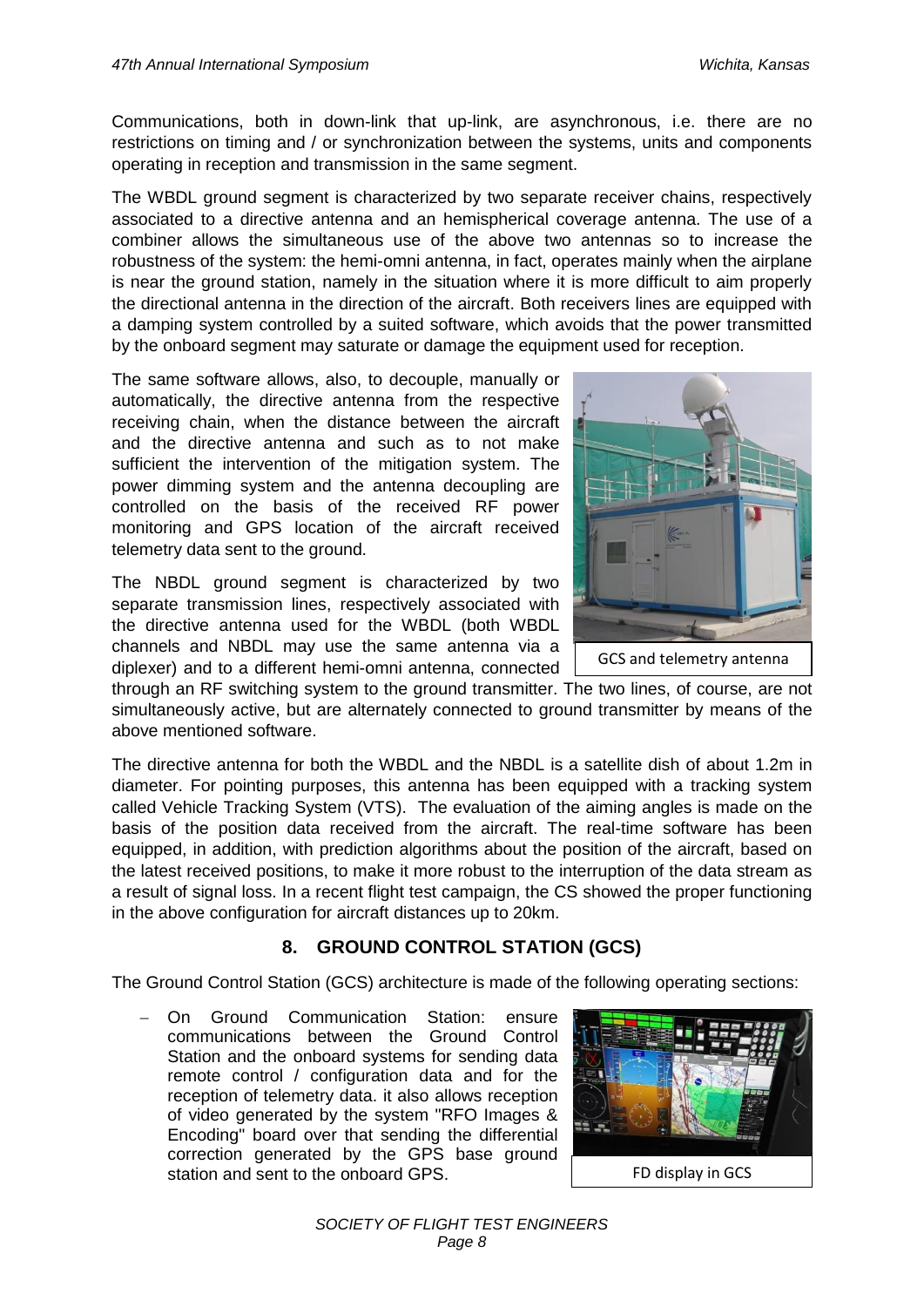- Monitoring & Control Experiment Station: Station equipped with a suitable workstation with the task to monitor, in real time, the performance of the experiments on the functions to be validated in flight.
- RFO Station: Station equipped with End Effector, and with displays and interfaces control compliant to avionic standards to enable remotely the execution of the control function tests of the flying platform.
- Flight Test Director Station: Station equipped with display and interfaces to allow the management of the mission, the supervision of the planned experiments and communication with the FLARE pilot, and that of any traffic simulating aircraft cooperating, via voice connection. Furthermore, a VHF radio is installed to allow communications between onboard pilot and the Flight Test Director.
- GPS Base Station: GPS Base Station generates differential correction intended to GPS RTK board.
- VHF radio: There are two VHF Radio installed respectively in the position of Flight Test Director and the Remote Pilot station.
- Weather Measurement: Weather Station that provides information on the conditions weather on the ground near the runway.

- Audio-video recording system: System used to record what



FD and RFO stations

happens in shelter during the in-flight testing. This can be helpful during the phases of debriefing or in general the analysis of the results of the experimental phase.

# **9. THE FLIGHT TEST PLAN**

After receiving the permit-to-fly, FLARE is currently involved in a flight test campaign whose objectives are:

- control the basic performance and basic flying qualities of the vehicle after the changes made to the basic configuration of the aircraft for the installation of the experimental set-up;
- check the data-link performance, defining the actual operational envelope;
- verify the performance of the navigation and control software;
- verify the performance of remote piloting control station;
- verify the performance of the separation capability provided by the ADS-B based system;

The scheduled tests have been grouped into test phases, so as to ensure an incremental approach to the achievement of the different objectives.

Therefore, the flight test campaign is articulated in three phases in order to accommodate several instances. After the modifications on the basic aircraft, which also included the replacement of the propeller, the vehicle performance calls for verification. Before conducting experiments on autonomous flights, comprising aircraft separation assurance, the full capability of key elements devoted to this task, such as data-link, GNC software and ADS-B system, must be proven. The flight tests focusing on the above mentioned aspects constitutes the first part of the experimental campaign (shake down): the aircraft is piloted by the PIC and data are acquired, collected and deeply analyzed. Once the aircraft and the experimental set-up is ready for autonomous flight proof, the RAID experiments take place (2nd phase). The RAID (RPAS-ATM Integration Demonstration) project is shaped to demonstrate the effectiveness of procedures and technologies applied to RPAS in view of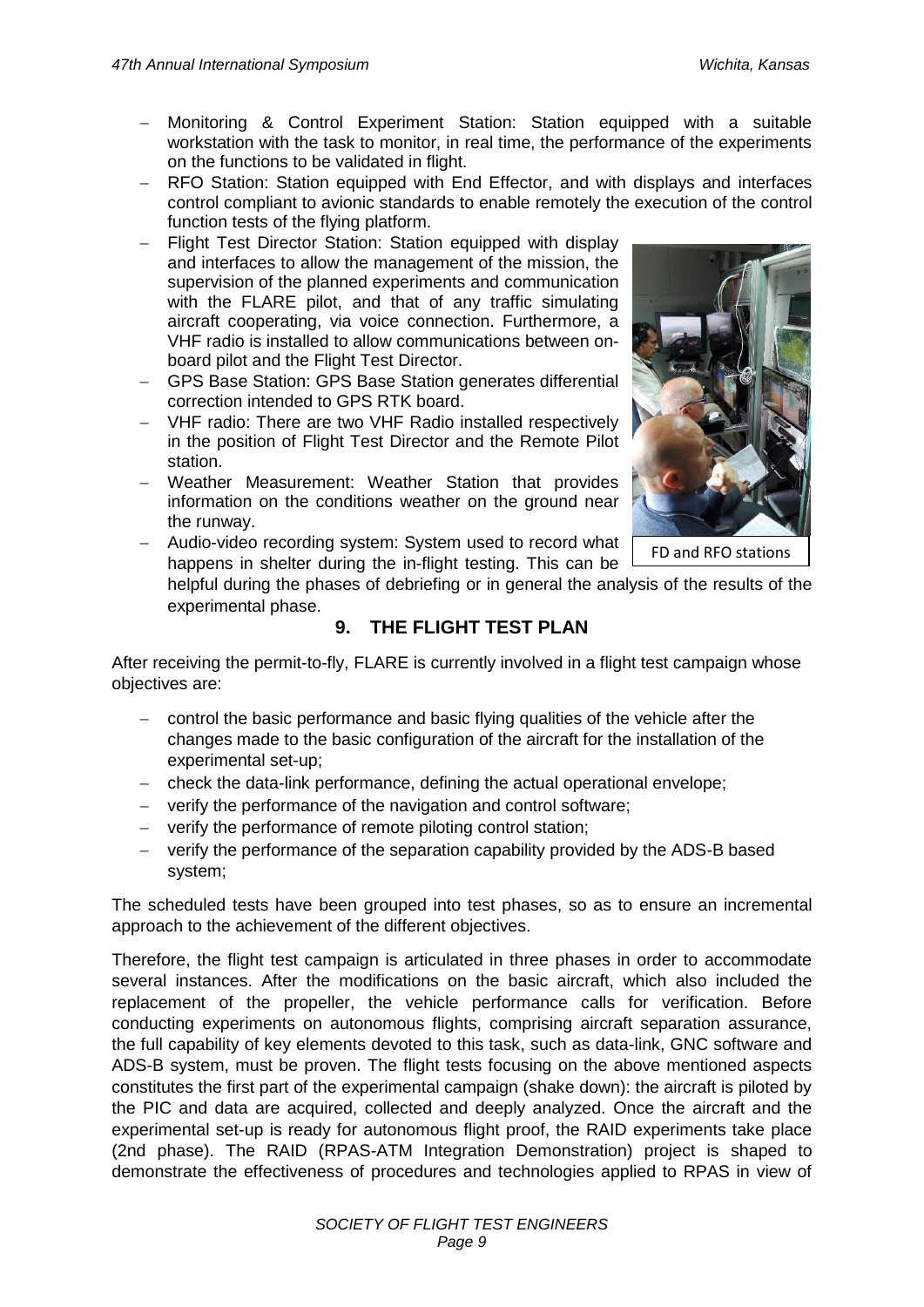their integration in the civil aviation system. Such an integration stems from the perspective of the future ATM (Air Traffic Management) system proposed and developed by SESAR (the Single European Sky ATM Research initiative). For this purpose, the cooperating traffic is represented by two aircrafts, one of them is a manned aircraft of the same class of FLARE and the other is a small RPAS whose weight does not exceed 5Kg. The procedures define the kind of interactions among the involved test operators, mainly the remote flight operator (RFO) and the simulated air traffic control officer (ATCO2) which intervenes for all of the operation within the flight test area while the real air traffic control officer (ATCO1) manages interactions between the aircraft concerned in the tests and the general aviation traffic. The technologies that constitutes the core of the experimental set-up are based on sensors, on actuation devices and on a flight control computer (FCC) which is equipped with proven software to allow autonomous way-points navigation and separation assurance. As far as autonomous navigation is concerned, the outcome of the RAID tests allows for a useful evaluation of the operators performance (RFO and ATCO2), with particular reference to the workload and situational awareness. With respect to the separation assurance, the automatic management system of separation based on ADS-B aboard a RPAS is opposed to the separation provided by ATCO. Flight demonstration intends to show that the proposed algorithms are able to assure aircraft separation in real-time, so as to avoid situations of potential conflict, even without the assistance of a human operator. As such, it can be considered as a fundamental step for promoting the integration of unmanned aircraft into non-segregated airspaces. Two of the flight tests of the RAID campaign are planned aiming to verify the workload of RFO and ATCO2 in managing situations of loss of separation, due to simulated conditions respectively of GPS spoofing and jamming (GPS signals are faked to alter the aircraft real location and steer the aircraft to an unwanted location).

Finally, the 3rd phase of the flight test campaign concentrates on the AIRONE project (sAtellite lInk for personal aiRcraft weather informatioN sErvice) which is a research initiative jointly funded by ASI (Italian Space Agency) under the 3rd EMS Frame Program on TLC and Integrated Applications. In this project, an avionic payload, consisting of a set of digital sensors and devices for processing and storing data, is embarked on board for the verification of systems to support navigation even in bad weather conditions.Basically, the AIRONE system is a navigational aid in adverse weather conditions, capable of detecting any hazard weather along the planned route and suggesting the pilot an alternative route by which circumvent the hazard. The planned route, as well as the suggested alternate route, are displayed by means of a tablet device portraying meteorological graphics and geographic elements on the actual digital aeronautical map.

Taking into account all of the requirements coming from the three different phases of the test campaign, the flight test area was identified bearing in mind the following considerations:

- to avoid towns and densely populated areas:
- to give priority to areas nearby CIRA premises and Capua airport to facilitate logistics and ground operations;
- to remain within Data-Link coverage limits;
- $-$  to make sure the flight trajectory fall within the test area;
- to minimize interferences with the airports of Capua and Grazzanise (and their air spaces).

The flight test plan, which is one of the required document for achieving the PtF, has resulted in a very detailed report where procedures are formalized, flight test scopes are described, flight test cards are duly prepared and roles of each flight test team member are clearly defined. Since the flight test area falls within the CTR of the Grazzanise Air Force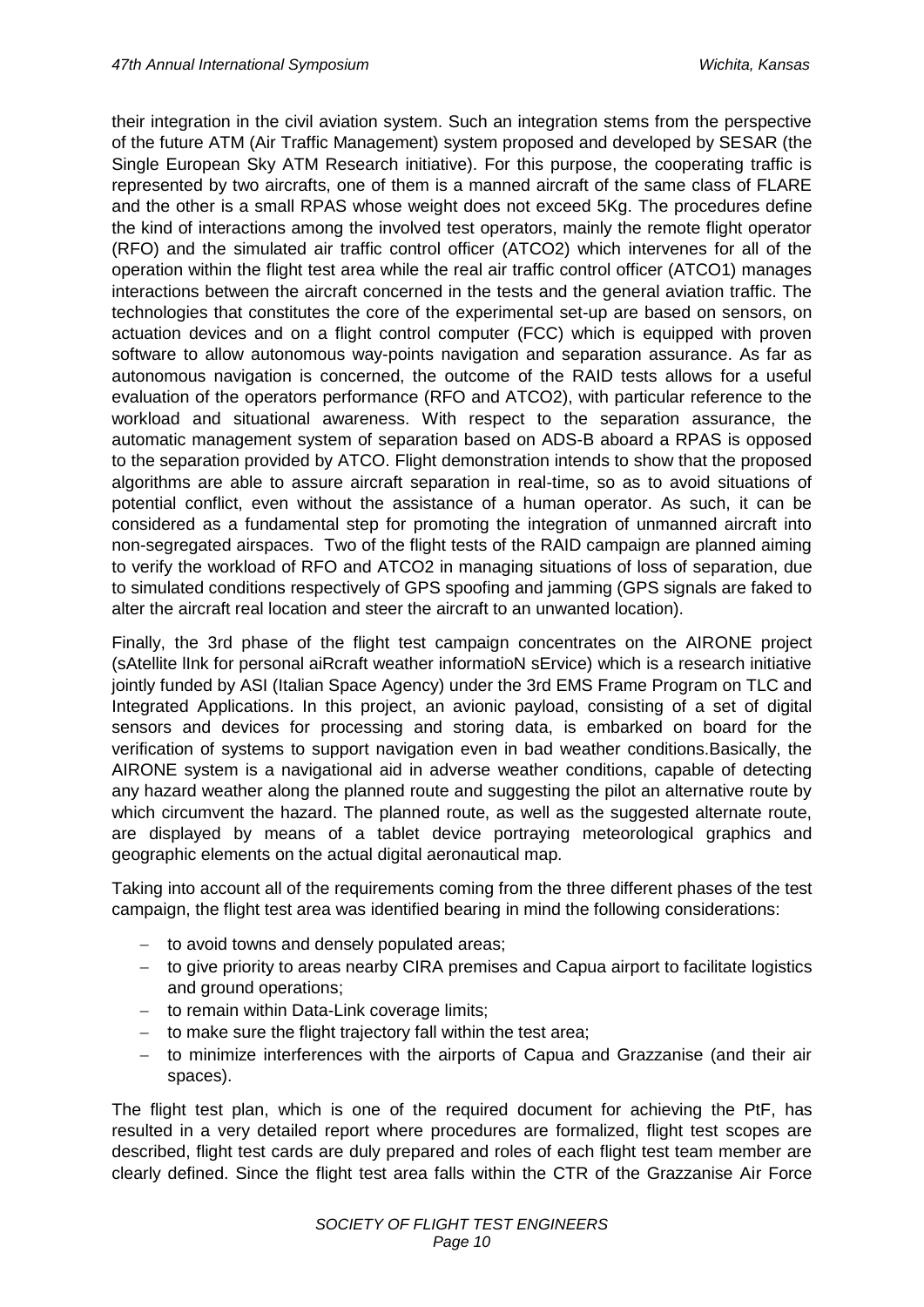Base, a specific NOTAM was released by ENAC under the endorsement of the Grazzanise AFB. The area was about 18.5 km long and 6.5 km wide. Since the flight trials were restricted to an altitude below 3000 ft, commercial traffic was allowed to cross the FTA at higher flight levels without interfering with CIRA flight operations, even in the case of incoming and outgoing traffic from Naples International Airport.



*Flight test area – green shaded*

## **10. LESSONS LEARNED**

The choice to use an OPA for RPAS technology validation at CIRA provided several advantages over a fully RPAS platform including: take-off and landing from a normal airport, flight trials performed into a non-segregated area covered by NOTAM, reduced logistics footprint, high operation efficiency up to 3 flights per day and limited downtime for maintenance operation. Also, the process to ensure the permit-to-fly was simplified if compared to an equivalent process for an RPAS platform. In the end, the cost saving with respect to a test campaign performed with an RPAS was significantly lower. The process would probably have been more straightforward starting directly from a certified version of the aircraft instead than its ultralight version. Last, the most important key point was the timely and open involvement of ENAC (Italian Aviation Authority) which provided a sound guidance thru the rule "forest" and the Italian Air Force for their endorsement to operate in the Grazzanise CTR.

## **11. ACKNOWLEDGEMENTS**

This work has been funded by the National Aerospace Research Program PRORA. (DM 305/98 art.4.1).

Getting a permit to fly is an endeavor involving many subjects. Therefore, thanks for the support and guidance through the entire PtF process to ENAC representatives: R. De Lise, S. Mechelli. Thanks to OMASUD personnel for their availability in the electro-avionic installation and compliance test: R. Iannuzzi, C. Buonanno, D. Cecere, G. Ingenito.